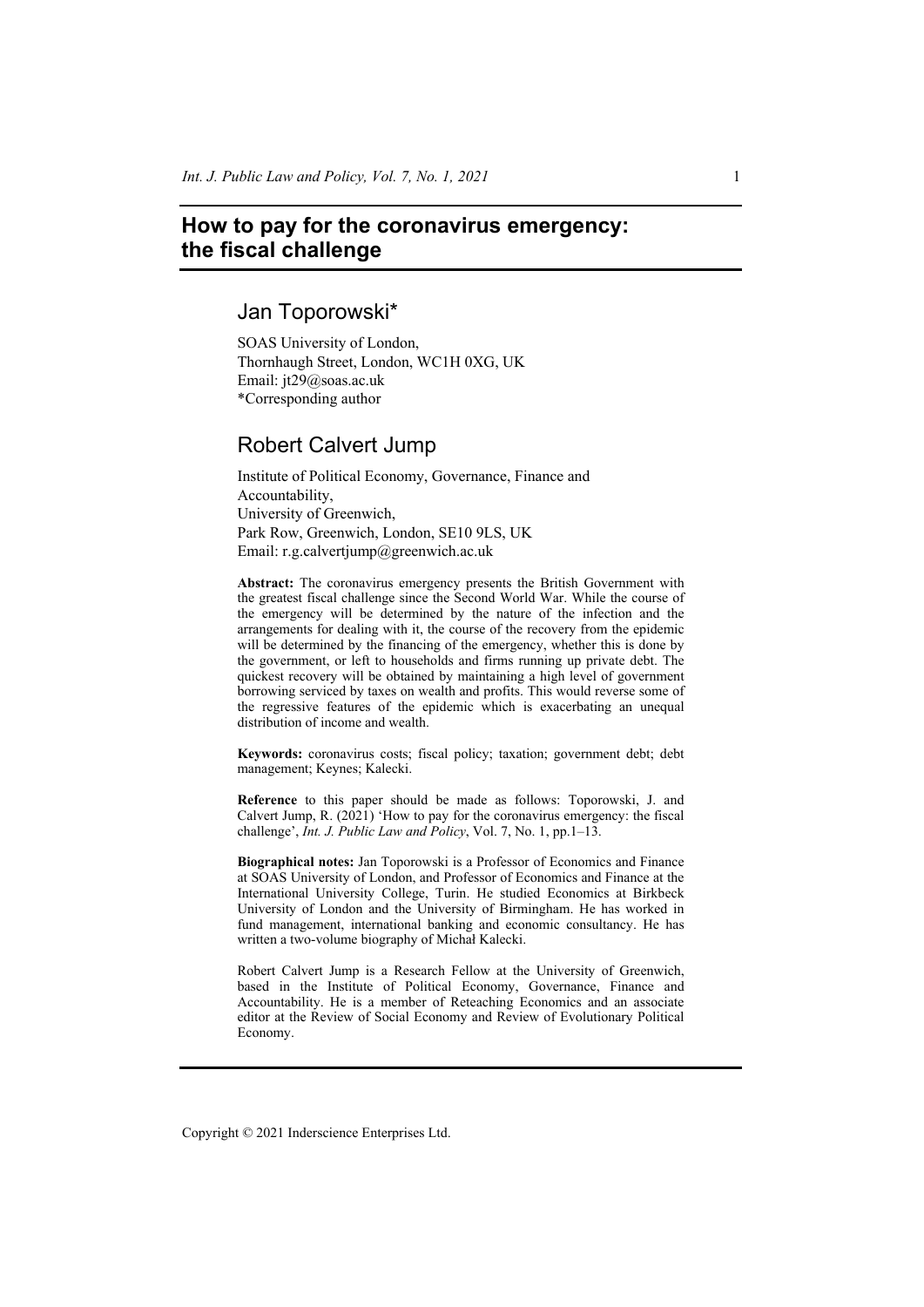#### **1 Introduction**

'... a plan conceived in the spirit of social justice, a plan which uses a time of general sacrifice, not as an excuse for postponing desirable reforms, but as an opportunity for moving further than we have moved hitherto towards reducing inequalities.<sup>1</sup>

Eighty years ago, on the outbreak of the Second World War, Keynes wrote a set of articles for *The Times* newspaper outlining how the British Government could pay for the war effort without unduly restricting consumption. The articles were subsequently published as a pamphlet entitled *How to Pay for the War: A Radical Plan for the Chancellor of the Exchequer*.

No apology is needed for recalling Keynes's pamphlet, in view of the scale of the coronavirus crisis, and its social, economic and financial consequences for the country. The key requirements are the organisation and provision of medical support and, as in war-time, ensuring that the population can maintain their consumption of essentials, without jeopardising the personal isolation required, while maintaining monetary and financial stability both during and after the crisis. At the time of writing his articles, Keynes had before him the experience and mistakes of the British government's management of Britain's contribution to the First World War. This was a clear influence on Keynes's thinking. In particular it had made him sensitive to questions of how such efforts affected the distribution of income and of the sacrifices that were required. The paper also draws on the work of the Polish economist Michał Kalecki, who shares with Keynes the credit for the Keynesian Revolution in economic theory and policy, and whose commentaries on British war finance in the Second World War placed distribution at the centre of the analysis.<sup>2</sup> While Keynes and Kalecki could look back on the First World War for lessons, an epidemic is not the same as making war. This time, except for what we may learn from China and Italy, we have very little prior experience that can be used to guide economic policy-making. However, there are similarities in the fiscal challenge that the medical emergency poses.

The unprecedented (in our life-times) nature of the crisis, and our response to it, has changed the way in which we conduct our daily business. This makes any prediction highly speculative. At best an informed observer can try to identify the key factors that will determine the course of the crisis and the recovery from it. While the course of the crisis will be determined by rates of infection, medical needs and the government's management of the crisis, the course of the recovery will depend on how the material and economic cost of the crisis has been financed. We discuss this element of the crisis in the sections of the report on 'The character of the problem' and 'The character of the solution'. A plan to meet the financing requirements of the crisis is presented in the third and fourth sections.3

#### **2 The character of the problem**

Keynes correctly argued that the war-time dilemma was how to compress consumption, to conserve resources for military purposes, while maintaining decent minimum standards of consumption for the least well off. The problem now is rather different: consumption is being compressed by the emergency measures shutting down non-essential retail and other business activities where people congregate, the loss of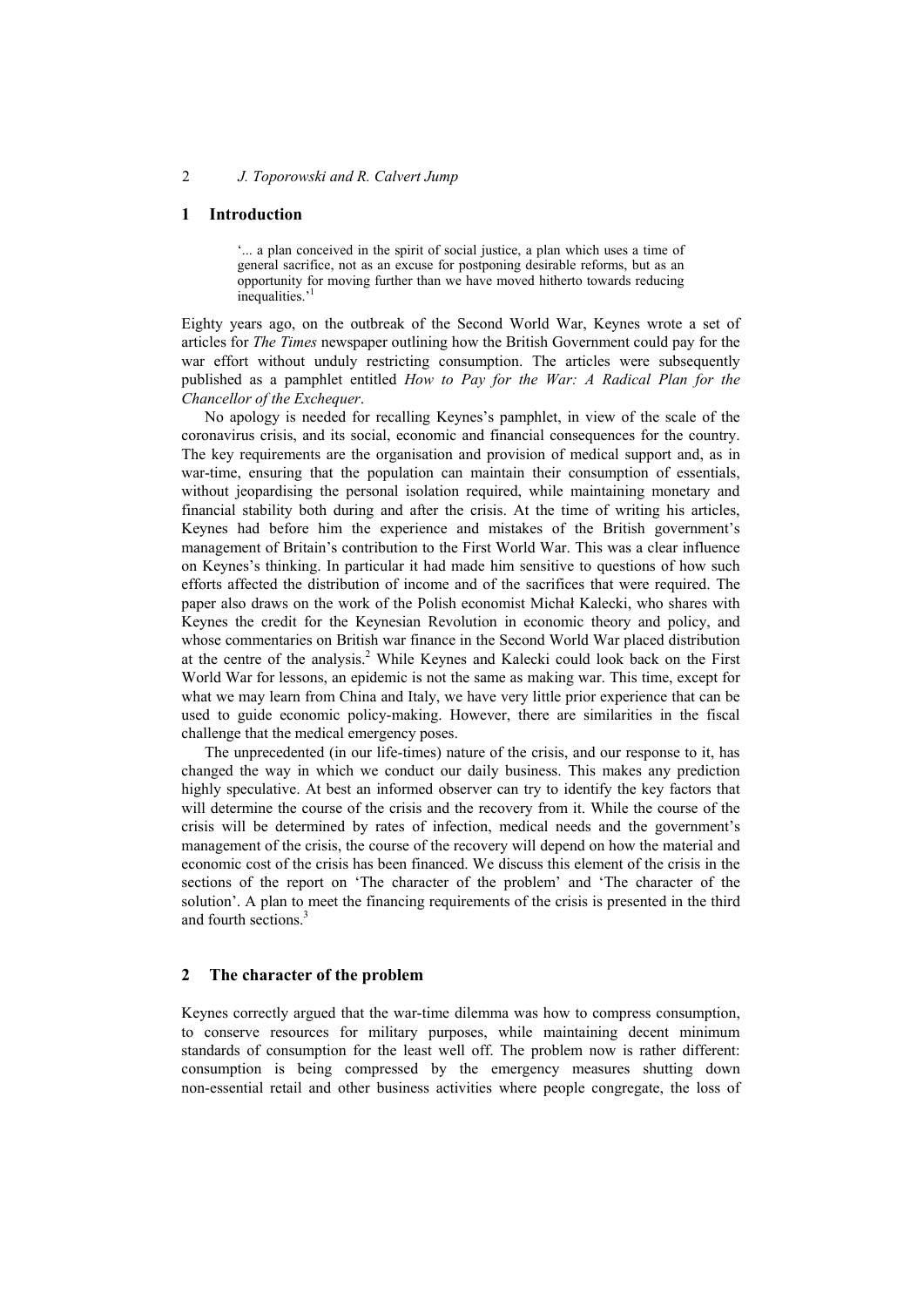opportunities to consume, and by the loss of income of many workers, the self-employed and many small and even medium-sized enterprises.

In another respect, however, there is an important similarity between the situation of the country in 1939 and the present situation that has an important bearing on the consequences of the crisis, and how it should be financed. As in 1939, Britain enters the coronavirus crisis with one of the highest levels of income and wealth inequality in Western Europe, similar to that in Italy. However, unlike other countries with comparable levels of inequality (e.g., Switzerland) Britain's inequality is associated with high levels of poverty and deprivation, principally because of the deregulation of its labour market and welfare 'reforms'.

| Measure                                                                  | <b>Before</b><br>housing cost | After housing<br>cost |
|--------------------------------------------------------------------------|-------------------------------|-----------------------|
| Ratio of 90th to 50th percentiles of income distribution                 | 2.0                           | 2.1                   |
| Ratio of 90th to 10th percentiles of income distribution                 | 4.0                           | 5.3                   |
| Fraction of households earning less than 60% of 2018–2019<br>median      | 0.17                          | 0.22                  |
| Fraction of households earning less than 60% of 1996-1997<br>median      | 0.08                          | 0.11                  |
| Children in households earning less than $60\%$ of $2018-2019$<br>median | 2.8 million                   | 4.2 million           |
| Children in households earning less than $60\%$ of 1996–1997<br>median   | 1.1 million                   | 2.0 million           |

**Table 1** Selected inequality and poverty measures taken from IFS (2020)

Notes: All figures are net of direct taxes, state benefits and tax credits, and are at the household level.

> *Source:* The data are taken from https://www.ifs.org.uk/tools\_and\_resources/ incomes in uk

An idea of the extent of pre-crisis inequality and poverty in the UK is provided by the figures in Table 1, which use survey data compiled by the Institute of Fiscal Studies. After housing costs and the effects of taxes and state benefits are taken into account, arounf a fifth of households in the country live in relative poverty, defined as earning less than 60% of median household income. Over 2 million children live in households suffering poverty. The situation is deteriorating rapidly with the policy response to the crisis that overwhelmingly favours the propertied classes, and the salaried middle class. The material condition of the propertied classes has not been altered by the crisis, and it turns out that the labour process of the majority of the salaried middle classes depends on online skills that may be easily located at home. This is not the case with manual workers, who have borne the brunt of the shut-down of manufacturing and non-essential retail and hospitality activities. In Britain employers may 'furlough' them (cease paying them and have the government pay a basic replacement income), or put them on sick pay. By the beginning of May, over 6 million workers, or almost a quarter of the labour force, were receiving this basic income in place of their normal wages. A lower segment of the population, unemployed or on self-employment contracts, are thrown on the mercies of a welfare system whose reforms over decades have been designed to reduce support and make it more selective and less accessible. Finally, at the bottom is a shadowy stratum of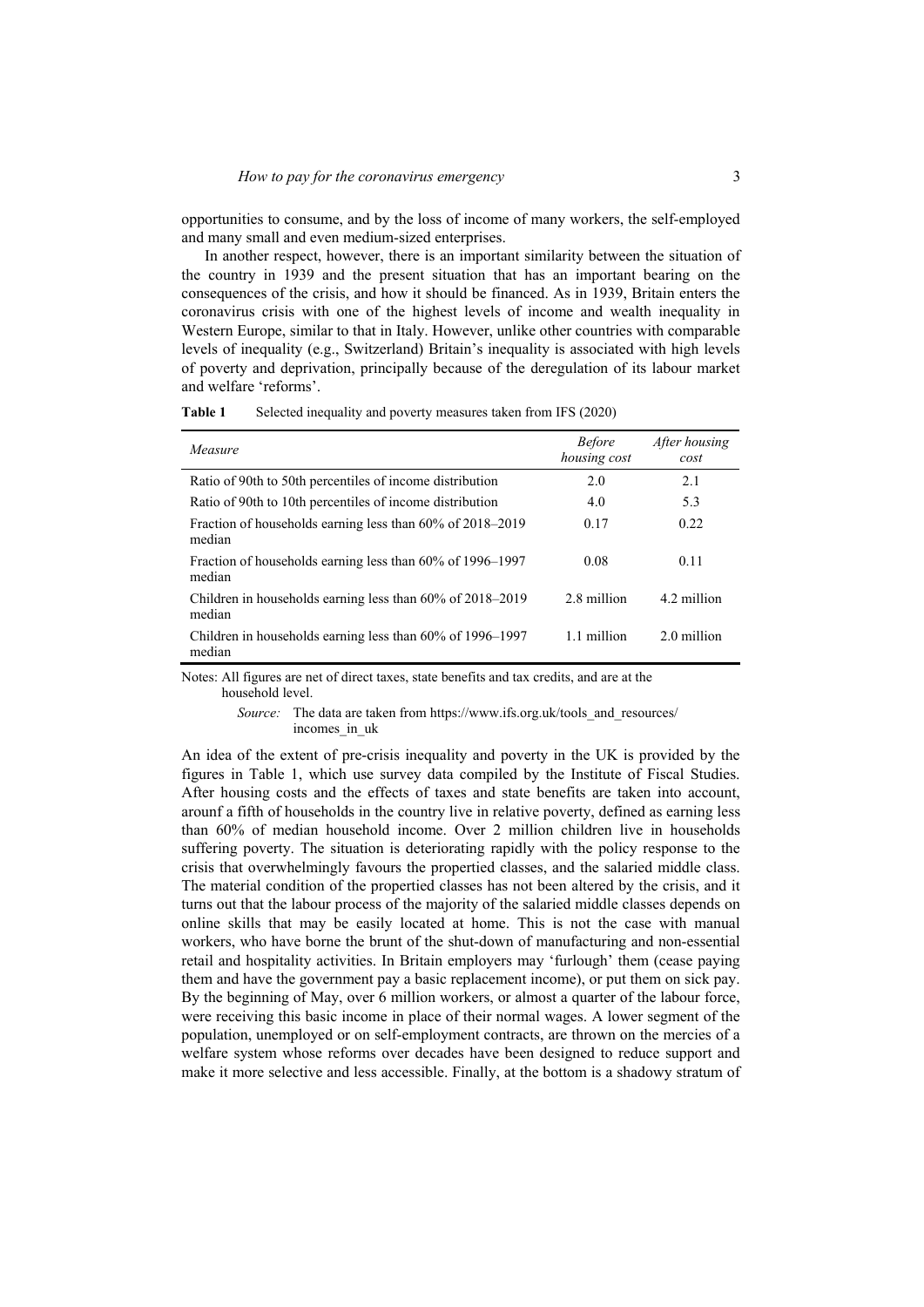refugees and illegal migrants, whose precarious legal situation prevents them from ever approaching an official body with a request for assistance.

The rapid deterioration in the economic condition of those on the lowest incomes has two important consequences for the crisis. In the first place, the concentration of people in poverty in urban areas prolongs the struggle to control the spread of the virus because of cramped living conditions, chronic health conditions and poor diets, and the tendency of occupations most exposed to the virus to pay less than average employment income.<sup>4</sup> In the second place, with meagre and delayed support from the state or their community, those facing poverty will do what they have always done in the face of urgent need. Without the means to satisfy their needs, they will borrow.

A consequent rise in household debt will hold down consumption in poorer households when the crisis is over, and smaller businesses will be crippled with debt repayments. However, with consumption restricted to food and household necessities, there will also be a build-up of liquidity in the banking sector. Limited economic activity is concentrating cash flow among suppliers of food, medical supplies and other basic necessities. Monopolistic practices will further concentrate liquidity in big businesses, in a process which is exacerbated by the apparent success of the government's support for larger firms during the crisis alongside the relative failure of its support package for smaller firms.<sup>5</sup> This is confirmed by bank balance sheet statistics published by the Bank of England. Sterling money balances held by private sector companies and households rose by £57.4bn in March 2020, the largest increase on record – the previous six-month average had been a modest £9bn. Borrowing from banks rose by £55.3bn, some ten times the previous six-monthly average of £5.1bn. $^6$ 

While the consumption of poorer households will remain depressed after the crisis, the gradual removal of restrictions on commercial activities will lead to a recovery of demand by wealthier households. In particular, we can expect consumption by the salaried middle class to be reinforced by the 'forced savings' accumulated during the crisis. These households will meet the supply of indebted businesses keen to generate the cash flow to repay their debts, which they will achieve in part by raising prices. The consequent problem of profiteering and inflation, as businesses raise their prices to pay off debts incurred during the crisis, will make life even more difficult for those on low incomes.

Normally, a boom in consumption would bring about a recovery in tax revenue, in particular in VAT receipts and corporation tax. However, as we have outlined in the foregoing, the present crisis is aggravating inequalities that were already indefensible prior to 2020. The post-crisis consumption expenditure of the wealthy is likely to be off-set by the muted consumption of low-income working households and the unemployed. If the government reverts to austerity with cuts to the social security system, attempts to reduce health service expenditure back towards whatever levels are deemed 'normal', or the imposition of regressive taxation such as increases in VAT, then the recovery of consumption and tax revenues will be further delayed.

Hence a rapid effort to 'normalise' the government's finances to pre-crisis levels, relative to national income, will abbreviate the consumer boom, slow down the recovery of tax revenues, and could contribute to a recession similar to that which followed the First World War. In addition, the withdrawal of emergency housing and maintenance payments will throw very visibly onto the streets the homeless and the destitute who are currently being sheltered – at least in part – from the worst effects of the virus.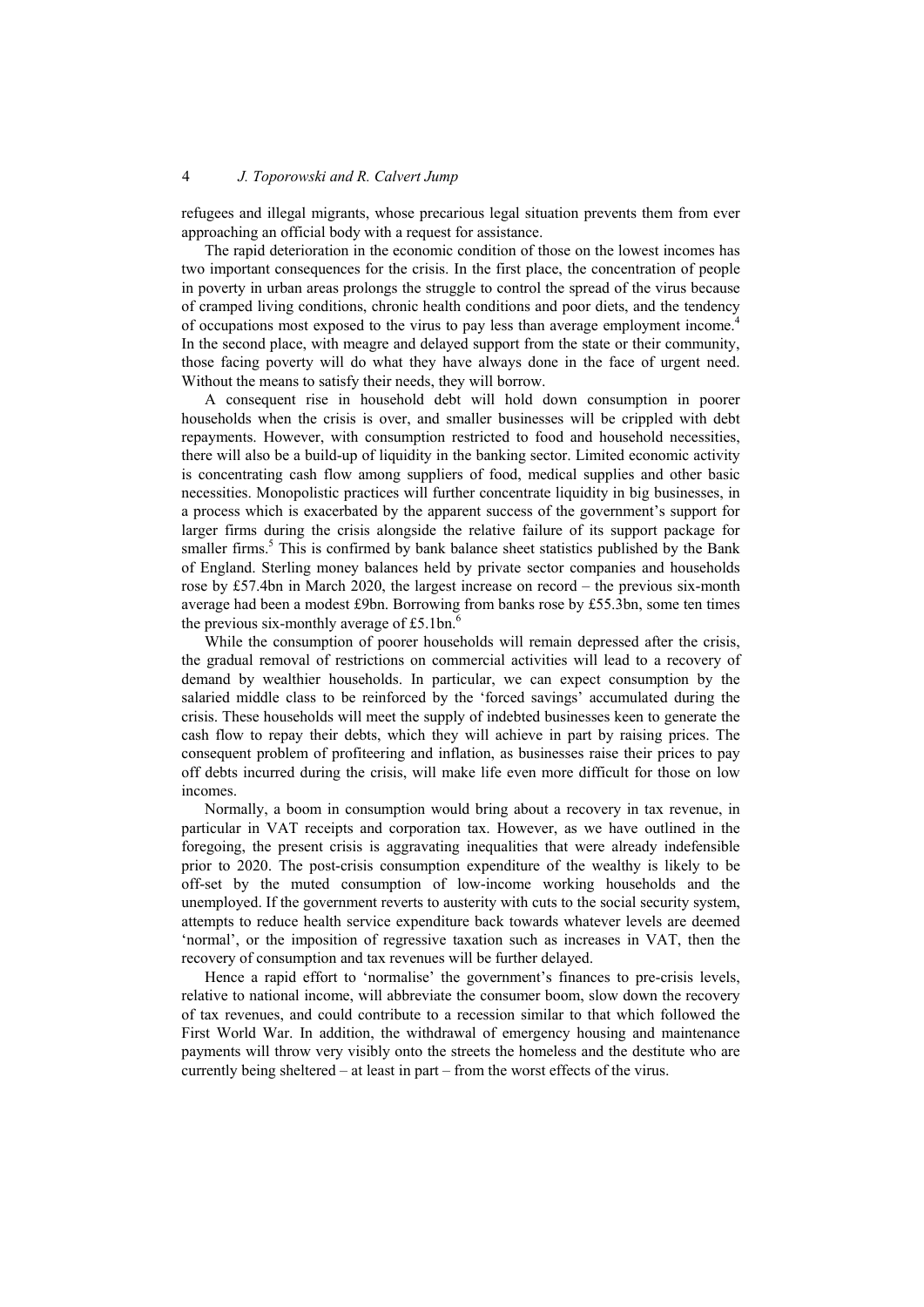### **3 The character of the solution**

While the casualties of the epidemic are being treated, Government expenditure will rise to pay for medical supplies, NHS staff and welfare payments, while tax revenues will fall off with restricted consumption and incomes. After the pandemic, levels of government expenditure should be maintained to support cash and income flows in the private sector. A fixation on reducing fiscal deficits or government debt, just because the medical need has fallen, will hobble the economic recovery and frustrate the intended reduction in debt. Alleviating the effects of the crisis *and* financial stability in the recovery require public sector deficits and debt to maintain expenditure and income flows. For reasons given below, it would be irresponsible to place the burden of the crisis and the recovery entirely on households and firms.

Part of any budgetary resources freed up by the eventual reduction of expenditure on COVID-19 should obviously go towards clearing the backlog of medical and surgical treatment that has been deemed 'inessential' in the crisis. There is already evidence of a rise in non-coronavirus-related deaths that have been attributed to a reduced willingness of sick people to visit doctor's surgeries or hospital emergency clinics. People in need of care, including cancer patients, should not be forced to wait for treatment in order to provide 'spare capacity' in the health service. Another part of the budget can be redirected towards expanding expenditure on housing, social services, care for the elderly and further education, all of which have been suffered severe cuts since 2010. This will help to avoid the worst of the recession and go some way towards alleviating the impact of the crisis on inequality and deprivation.

All of this amounts to a sizable fiscal commitment. The question that inevitably arises is how can this expenditure be financed? In the past, Keynesians have relied on the argument that the economic recovery will provide the resources to pay for fiscal stimulus. This may be correct as a statement of optimism. But it does not provide a plan for financing the recovery. In particular, if economic activity fails to recover and make up for the losses in production and employment income, then the economic recovery will not provide the necessary resources. Such a disappointment is unlikely to strengthen the Keynesian argument.

The obvious way of financing the crisis, that will appeal to fiscal conservatives is by raising taxes. If taxes are to rise, as a matter of basic equity it should be taxes on wealth and excess profits. Such taxes would not adversely affect real investment or household consumption, and could facilitate the continued government expenditure required to prevent recession and make current investment pay in the future. However, the amounts that can be raised by taxation are inevitably limited, and the prospects for a balanced budget at a time when economic activity is in decline are unrealistic. The crisis is an economic crisis not only because business activities have reduced during the emergency, but also because its cost exceeds the money that may be raised in taxation at the time of the crisis without impeding the recovery.

A second, more spontaneous solution is already happening: the expansion of private debt. This is augmented by a third measure, the expansion of public borrowing. The fourth way of financing the crisis is by monetising the government deficit.

If the government did nothing other than restricting people's movements and providing the health services, the financing of the crisis would involve a huge rise in private debt. With bills to pay and faced with a loss of income and no replacement of that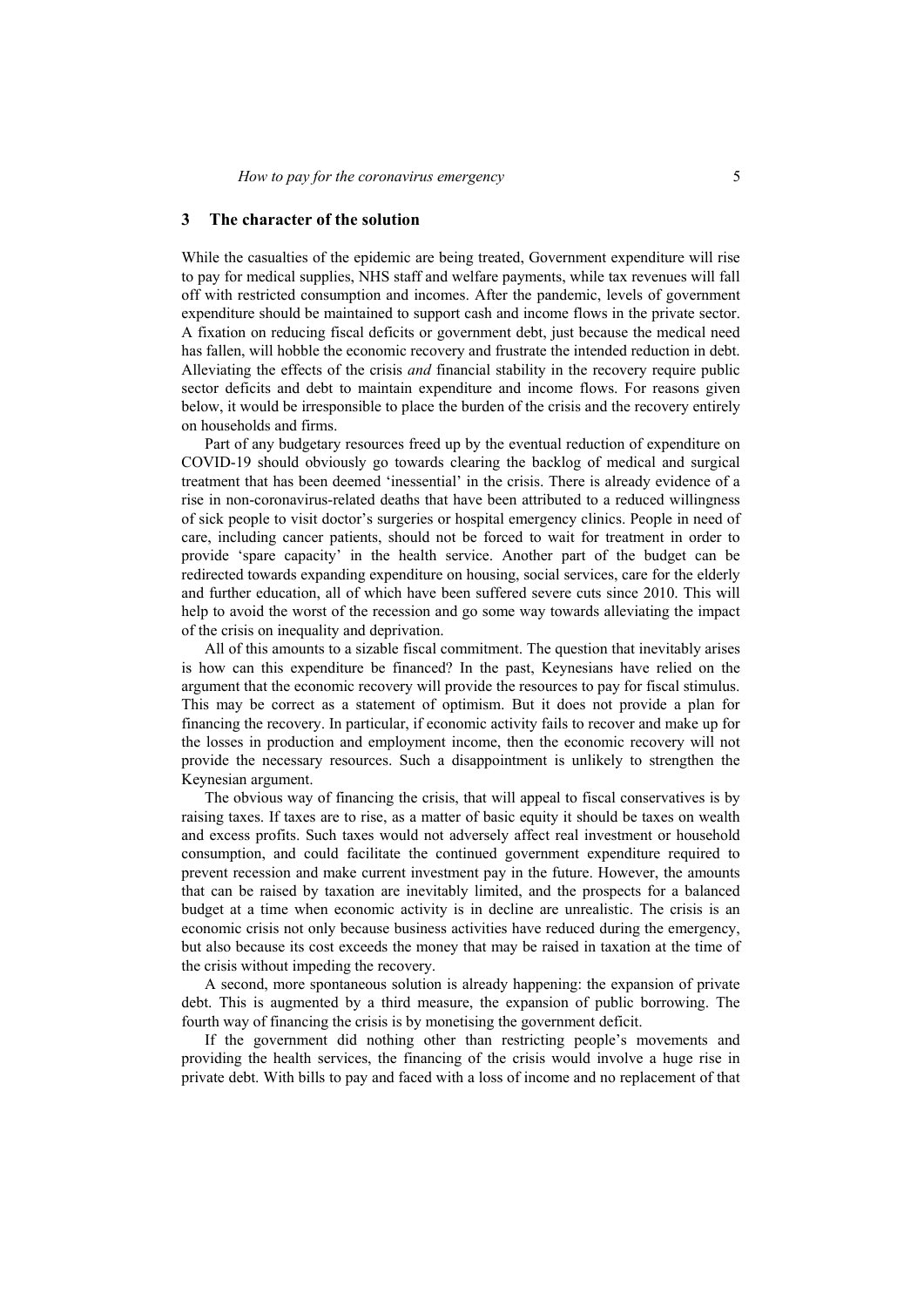income from the government, households and firms will turn to borrowing formally from banks, or informally from suppliers or landlords with postponed payments or rents. But this is not the debt that economists talk and write about in economics books, where people borrow in order to invest. Crisis debt, or 'forced indebtedness' has no economic purpose other than survival. It has not been incurred in order buy any asset. It drains future cash flow and makes creditors reluctant to lend, precisely because there is no asset to provide a future income out of which the borrowing could be repaid (hence the need for a government guarantee).

Therefore, to maintain their credit standing, borrowers of emergency private debt will seek to repay that debt in the recovery. They will do so by raising prices and holding down their expenditure. The greater the debt incurred by private firms and the self-employed for the purposes of maintaining their payment commitments during the crisis, the greater will be the subsequent debt deflation – holding down expenditure on employees and suppliers in order to pay down outstanding debt – inhibiting the post-crisis recovery in employment. The greater is the reliance on private sector debt arrangements, the greater will be the desire of private sector firms and the self-employed to raise prices in order to recover a large enough cash flow to allow for the repayment of crisis debt.

This is not just a question of the debt facilities that are being guaranteed by the Government through the commercial banking system. Where borrowers are in a position to cover their current costs from income, some of the low interest government-guaranteed loans will inevitably be used to repay more expensive unsecured bank loans, or unsecured credit card debt. But reliance on private debt will permeate the whole economy with formal and informal debt, whether it is postponed rent or mortgage payments, or borrowing from friends and associates, whose only purpose is surviving a period of income deficiency, rather than to secure a future income.

The dangers of inflation, combined with falling real wages, will slow the economic recovery into the kind of stagflation that hit Britain during the late 1970s, with disastrous economic, social and political consequences. Avoiding such an outcome means relying on the government to finance the crisis and the recovery from it. However, the government too has been hit by a drastic fall in its revenues. Thus, financing the crisis means relying on deficit financing on a scale unknown in modern times.<sup>7</sup>

Government borrowing will therefore be necessary to overcome the crisis. The Office of Budget Responsibility estimates that public sector borrowing will increase by £229 billion as a result of the crisis, with public sector net debt rising to over 100% of GDP on a financial year basis.<sup>8</sup> The Institute for Fiscal Studies has noted that a public sector deficit of £200 billion this year is, 'well within the bounds of possibility', and the Institute for Government have made a similar argument.<sup>9</sup> These deficits can be financed in two ways: monetisation or the issuance of government debt. We will discuss these options in turn.

#### *3.1 Monetising the deficit*

At the time of writing, the Bank of England has announced a temporary extension to the Ways and Means facility, which is essentially the government's overdraft facility at the bank.10 Government spending financed by the ways and means facility is a way of financing government expenditure by creating bank reserves. An overdraft loan from the bank is an asset for the bank, even if it is a liability for the British Treasury. Since the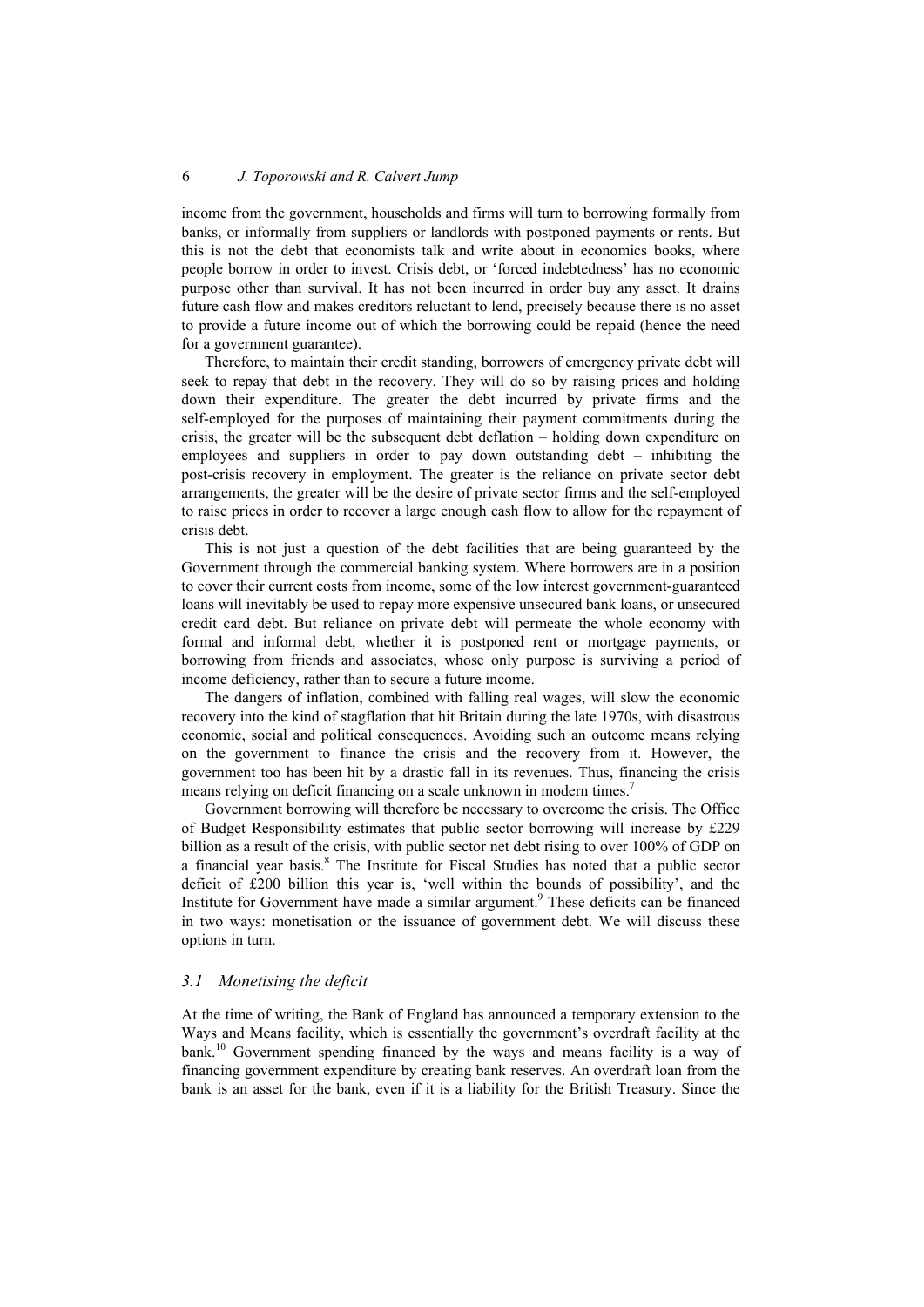Bank of England is owned by the Government, the net debt position of the public sector is zero. However, the extension is only meant to provide a temporary source of short-term liquidity, primarily for the purposes of cash-flow smoothing.

Monetising the public sector deficit would go beyond cash-flow smoothing and leave some larger businesses and middle class households with highly liquid balance sheets, which is already apparent in the banking data cited above. This could be considered an inflationary threat, and the Bank of England has in fact made clear that it opposes monetisation of the deficit. To some degree this is a residual adherence to the monetarist doctrine, according to which an increase in the money supply is inflationary. A more realistic threat is that highly liquid balance sheets alongside a shortage of safe domestic assets would lead to a flight to dollars. The resulting depreciation of sterling, by making imports more expensive, would then bring about the feared inflation.

On the other hand, monetisation of the fiscal deficit is useful to relieve liquidity pressures in the bond market. Moreover, insofar as it facilitates the retirement of private debt, it could even alleviate inflationary pressure. This is because the situation discussed above, in which 'forced indebtedness' induces firms to attempt to pay off debts by raising prices, can be mitigated to some degree by increases in cash-flow. If private debt is retired in this way, at the same time as the government issues bonds, then monetisation could facilitate the conversion of private debt into public debt. There is already some evidence that this is happening. In March 2020, households made repayments (after deducting new loans) of household debt of £3.8bn; credit card debt was repaid, net of new credit, of  $\text{\pounds}2.4$ bn.<sup>11</sup> These record repayments reflect the high liquidity of middle class and wealthier households. The condition for alleviating business debt is government expenditure targeted at expanding the cash-flow of over-indebted businesses and poorer households. This means that, for monetisation to work effectively, government expenditure needs to be targeted at those households and firms that have accrued crisis debts, so that as the government expands the money supply, the private sector reduces its borrowing.

#### *3.2 Government borrowing*

In comparison to monetisation, the sale of government bonds has the advantages of absorbing the excess liquidity in the banking system built up during the crisis and increasing the stock of safe sterling-denominated assets for intermediaries and institutional investors. Contrary to a popular misapprehension, government debt is not a 'burden on our children' or a transfer of income from future generations to the present generation. A domestically held government bond is simply a commitment for future taxpayers to pay future bondholders in the same economy, with any decrease in national income only taking place if the bonds are issued to foreign residents. However, typically less than 30% of government debt is held by foreign investors, and at least some of this will have been bought on the secondary market, repaying the original bondholders.

The sale of government debt in the UK is organised by the Debt Management Office on behalf of the Treasury. Usually, the management of public debt is conducted with a view to minimising the cost of borrowing over the long term while minimising interest rate risk. This leads to a trade-off: shorter maturity gilts offer a lower borrowing cost but have to be regularly rolled over, exposing the government to the risk that interest rates might rise, while longer maturity gilts offer a higher borrowing cost but without any risk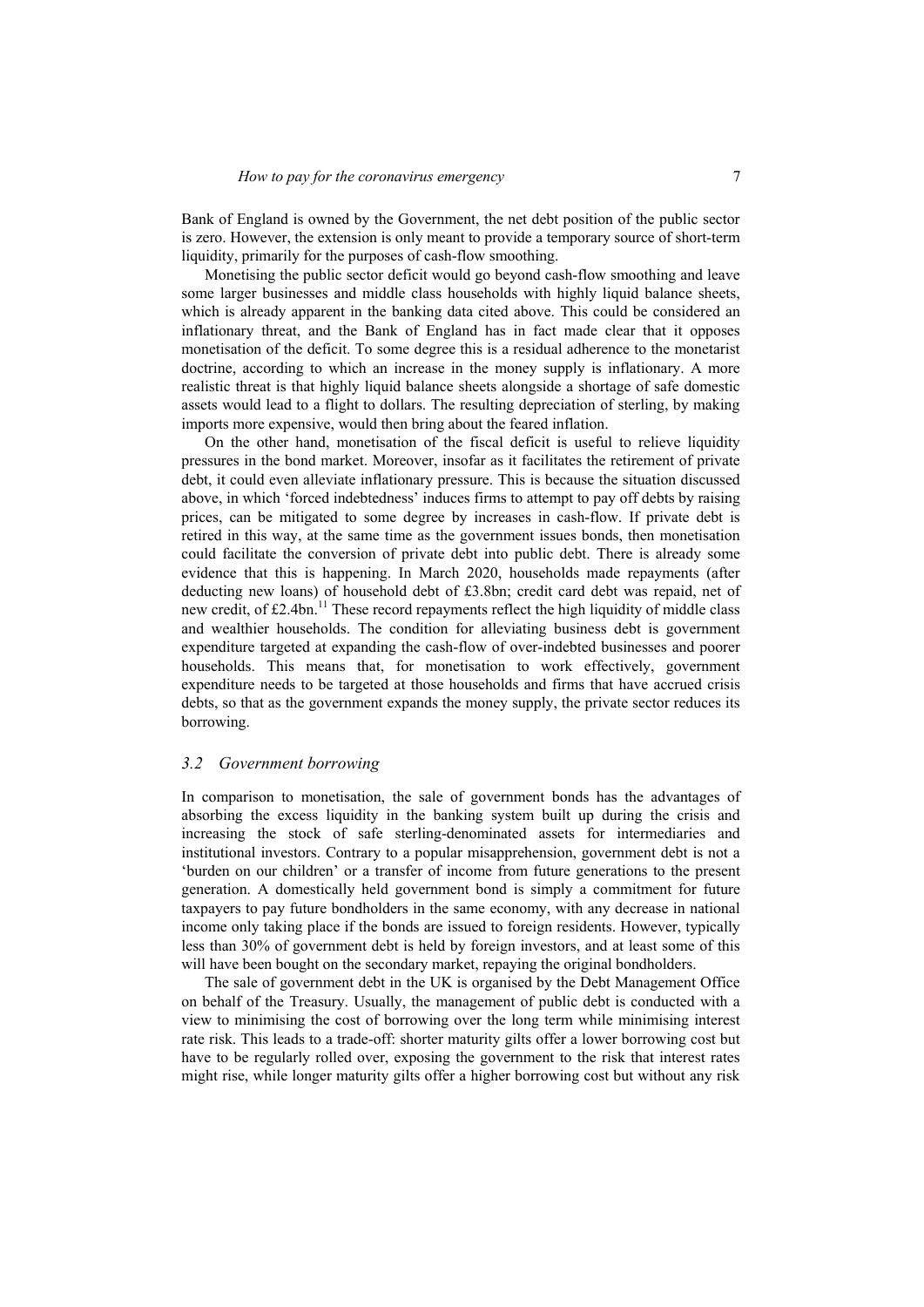of this increasing in the short term. Longer term bonds also have the advantage that they can mop up excess liquidity in the financial markets. In fact, the Debt Management Office has the general objective of minimising borrowing costs using a broadly even split between bonds of different maturities, and a split between ordinary and index-linked bonds.

The benefit of financing deficits by issuing debt in the present conjuncture, aside from the advantages of absorbing excess liquidity and providing a stock of safe assets, is that interest rates on all maturities of debt are extraordinarily low. In fact, nominal yields on long-dated bonds were around  $1\%$  prior to the crisis,<sup>12</sup> and real yields have been negative across the entirety of the maturity spectrum for some time. In real terms, investors are paying the government to borrow, and in this situation the trade-off between funding cost and risk suggests that the Treasury ought to increase the emphasis on longer maturity gilts in their bond portfolio – particularly in a situation where a rapidly rising stock of debt inevitably raises the interest rate risk of short-dated bonds.

The government should therefore in the first instance finance its emergency expenditure through the issuance of long-term debt. As explained in an earlier report by Michell and Toporowski (2019), 'Can the Bank of England do it?', the experience of quantitative easing demonstrates that central banks have the capacity to control both short term interest rates and the yields of longer maturity debt, giving them *de facto* control of the yield curve after the last crisis.13 Moreover, the flattening of the yield curve after 2008 introduced a number of potential risks, including a reduction in the profits of banks and the solvency of institutional investors, leading to the threat of disintermediation in the first case and a search for yield in riskier assets in the second. A larger stock of safe, long-dated bonds would allow the Bank of England to stabilise the yield curve at a level which ensured financial stability, providing a final benefit to the government of financing the crisis through the issuance of debt.

#### **4 Can the rich pay for the crisis?**

In *How to Pay for the War*, Keynes argued that the rich really aren't rich enough to pay for the War, and therefore that some of the burden would have to be taken by workers in the form of deferred payment of incomes or forced saving. This is not the case today. We have the opposite phenomenon of forced saving by the salaried middle class unable to spend their incomes, and the concentration of liquidity in large corporations. As we discuss in the first section of this document, the crisis is exacerbating existing inequalities in the UK. Moreover, the salaried middle classes are the least likely to suffer from recent increases in unemployment, and large corporations have had access to support from the government and the financial markets to assist with managing their liquidity. Most wealthy households and large firms will therefore continue to be in a healthy financial position following the crisis, unlike low-income households and small businesses.

Less obviously, taxes that the wealthy pay towards government expenditure are received back as profits in the companies that they own or interest on the bonds that they hold – sometimes individually, but more often via pension funds. A government bond is simply a commitment for *future* taxpayers to pay *future* bondholders. A shift towards a more progressive tax structure after the crisis would facilitate sustained government expenditure at a high level, because the extra taxation required to pay the interest on any bonds issued to finance the crisis would then fall on those with savings. In this manner,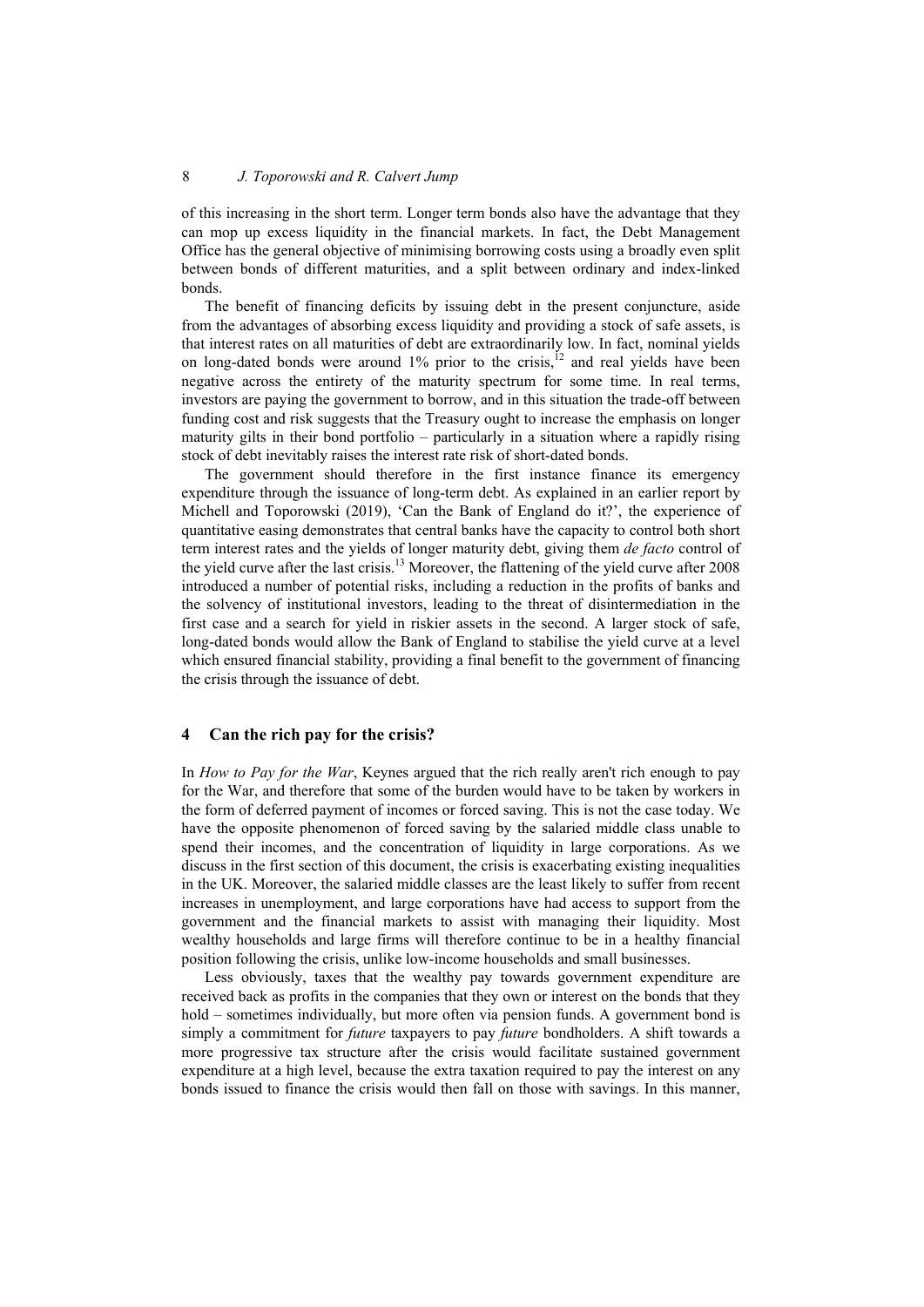financing the crisis via the issuance of long-dated debt would not result in a further increase in inequality. The payment of interest on government borrowing through higher rates of taxation on the wealthy merely redistributes income among the wealthy.

More importantly, there is a moral and a political case for requiring better-off members of society to pay for the medical emergency. The rich have by-and-large avoided the worst effects of the crisis, while the poor, living in poorer health even before the epidemic and in conditions that make it impossible to isolate themselves from family members infected by the virus, have lost incomes and livelihoods. Death rates by districts show this very clearly, with deaths from COVID 19 in the poorest districts being at twice the rate of such deaths in the wealthiest districts. This is the moment for the better-off to demonstrate that they are prepared to contribute on a scale that is modest by comparison with the sacrifices expected of the less well-off, including those healthcare and social care employees who have risked their lives and suffered the highest death rates.

#### **5 Details**

As discussed above, estimates of the extent of extra government borrowing resulting from the crisis are in the region of £200 billion, and the government has announced that it intends to issue £180 billion of bonds between May and July 2020.<sup>14</sup> However, the Office of Budget Responsibility have been clear that the extra borrowing required to respond to the crisis could be considerably greater than this if the lockdown is longer than three months. The Resolution Foundation have made the same point, estimating that a six month lockdown would imply borrowing in the region of  $\text{\pounds}400$  billion.<sup>15</sup>

Table 2 presents a table of potential borrowing costs if the government finances its crisis expenditure by issuing long-term debt. If yields on long-dated gilts stay at around 1%, then the additional annual cost for servicing the increased debt can be expected to remain below £5 billion. Even if – as the Resolution Foundation warn against – interest rates rise to over 2%, we can reasonably expect the additional annual borrowing cost to remain somewhere between £5 billion and £15 billion per year.

|          |       | Gilt issuance   |                 |                   |          |
|----------|-------|-----------------|-----------------|-------------------|----------|
|          |       | £200 bn         | £300 bn         | £400 bn           | £500 bn  |
| Interest | 1%    | $£2$ bn         | $£3$ bn         | £4 b <sub>n</sub> | £5 bn    |
|          | $2\%$ | $£4 \text{ bn}$ | $£6 \text{ bn}$ | £8 <sub>bn</sub>  | £10 $bn$ |
|          | 3%    | $£6 \text{ bn}$ | £9 bn           | £12 $bn$          | £15 $bn$ |

| <b>Table 2</b> | Approximate borrowing costs of the crisis |  |  |
|----------------|-------------------------------------------|--|--|
|                |                                           |  |  |

If, therefore, the government were to finance its expenditure over the crisis by issuing 30 year 'recovery bonds' – 30 year gilts had a yield of 2% in January 2018, just under 1% in January of this year, and at the time of writing are trading with a market yield of less than  $1\%$  – it would face an additional annual borrowing cost which could easily be covered by increases in progressive taxation without the need to cut government spending. Moreover, if the government were to formalise the Bank of England's efforts to stabilise the yield curve with an extension to its mandate, as suggested by Michell and Toporowski (2019), it could take advantage of the lower yields (and greater market depth) offered by shorter dated gilts without a considerable increase in interest rate risk.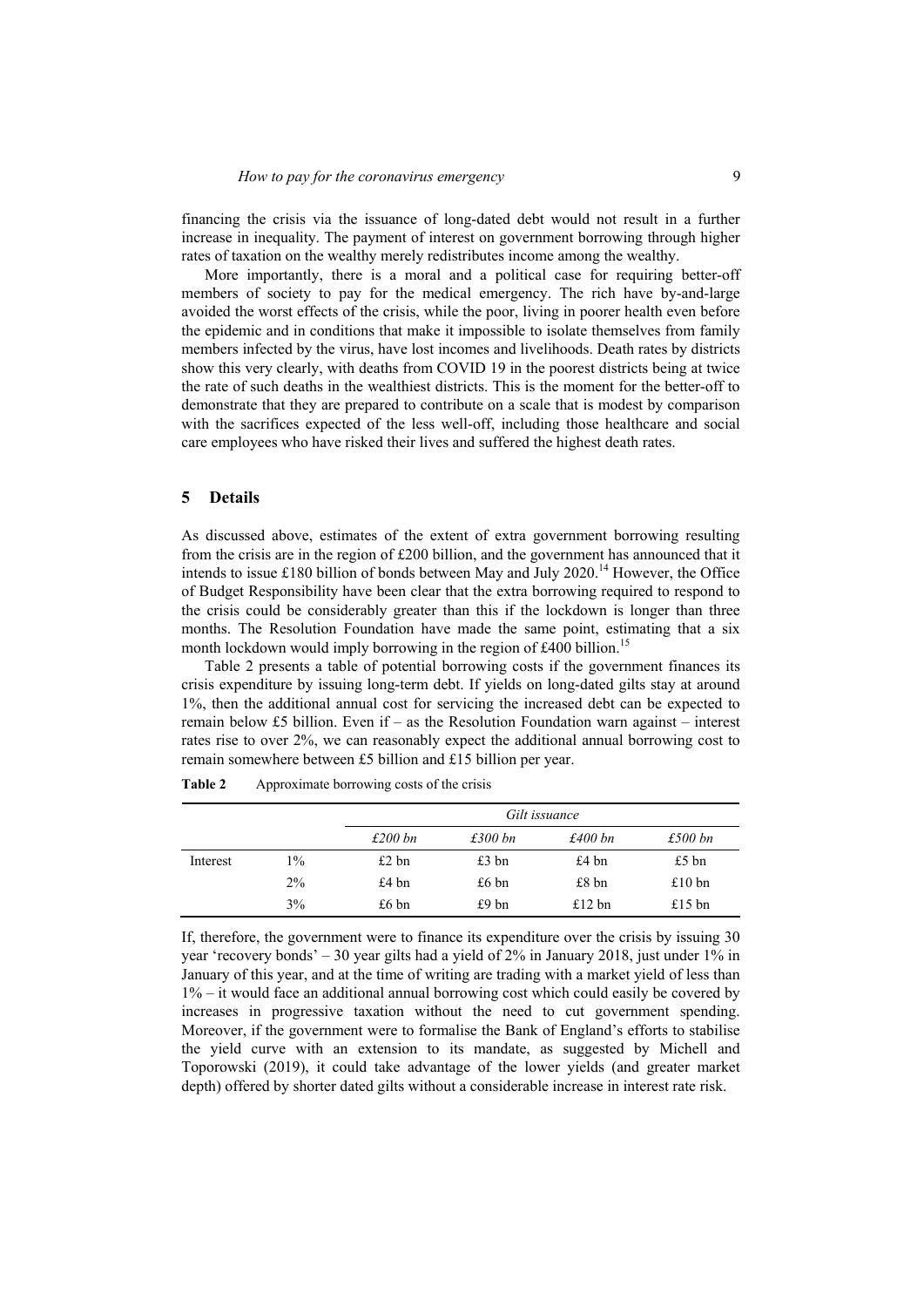Estimates of the marginal increase in annual revenue offered by different forms of taxation are presented in Table 3, using information from HMRC's 2019 'ready reckoner' tables,<sup>16</sup> the IPPR's 2013 proposals for wealth taxation,<sup>17</sup> and Avinash Persaud's 2017 proposals for reforms to the taxation of financial transactions in the  $UK.^{18}$  These are, of course, estimates based on economic data from previous years, but in two to three years' time, after nominal GDP has recovered from the crisis, the orders of magnitude to be expected from similar tax increases should be similar to those presented in Table 3. The IPPR note that wealth taxes are relatively unusual today, but did exist in the past in countries like Austria, Germany and the Netherlands, and still exist in Norway and Switzerland. Persaud notes that, aside from the substantial revenues it would generate, reform of the UK's financial transaction tax could improve financial stability, complement efforts to shift the economy away from short-termism, and improve HMRC's knowledge of offshore assets held by UK residents.

| Tax                                                               | Revenue estimate |
|-------------------------------------------------------------------|------------------|
| Increase higher income tax rate by 1p                             | £1.35 bn         |
| Increase corporation tax by 1 percentage point                    | $£2.8$ bn        |
| IPPR net wealth tax (1% on non-pension assets exceeding £500,000) | £6.9 $bn$        |
| Persaud reforms to financial transaction tax                      | $£4.68$ bn       |

Thus, introducing and reforming wealth taxation in the UK could raise the revenue necessary to cover the annual interest costs of long-dated gilts issued to finance government expenditure over the current crisis. Alternatively, the government could raise a non-trivial sum of money by increasing the higher rate of income tax by two or three pence, and a significant amount by increasing corporation tax from its current rate of 19%, which stood at 28% as recently as 2010. Certain figures in business might object to an increase in corporation tax, but there is little evidence that firms forego profitable opportunities just because 20%, 25%, or even 30% of those profits are taxed away. By comparison, when Keynes wrote his pamphlet, an Excess Profit Tax had been instituted to combat the egregious profiteering that had resulted from the more laisser-faire approach to financing the First World War. That Excess Profit Tax had raised the marginal rate of tax on profits to 75%.

Finally, the borrowing costs approximated in Table 2 do not take into account any extensions to the Bank of England's quantitative easing program. In fact, the bank announced an extra £200 billion of quantitative easing in March 2020, which will replace government bonds on private sector balance sheets with reserves that pay the bank rate. Without knowing which gilts the Bank of England will buy – and therefore the yields on those gilts  $-$  it is difficult to estimate the flow effect on the public finances of this increase in quantitative easing. However, in 2017–2018 the Bank paid less than £2 billion on the reserves issued to finance the existing amount of quantitative easing, earned  $£15$ billion of interest on the gilts, and transferred a net sum of £9 billion to the Treasury.<sup>19</sup> Whatever savings are made on interest payments resulting from the recent extension to quantitative easing – and we might expect this to be in the low billions – will offset the interest costs given in Table 2.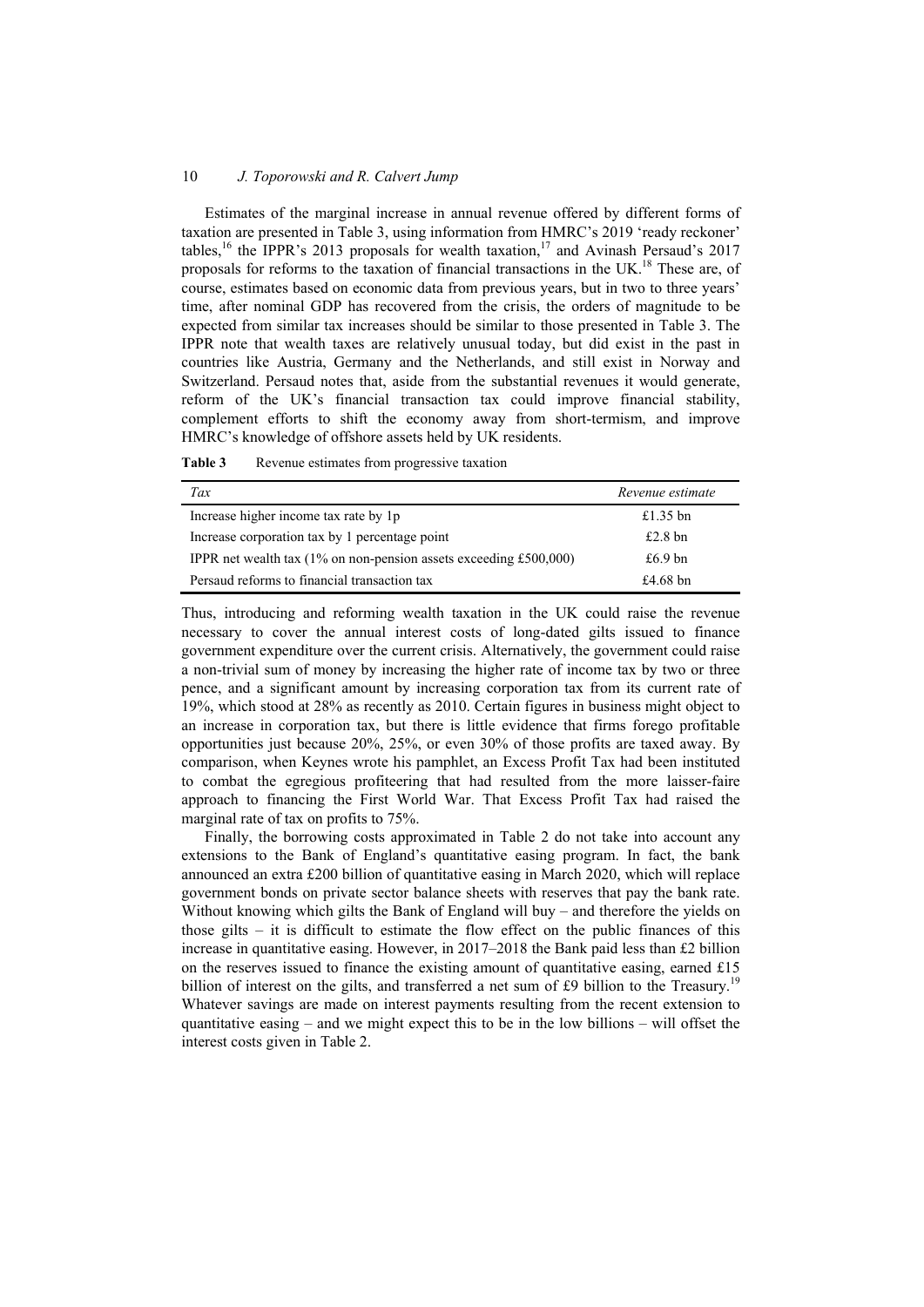## **6 Conclusions**

The COVID-19 crisis is aggravating health and other social inequalities in the UK. How long the crisis and those inequalities last depends on the government's management of the medical emergency. In turn, the economic consequences of the emergency and the scale and nature of the economic recovery will depend on the character of fiscal policy and how it is financed. Importantly, the gradual emergence from lockdown and the subsequent recovery will require high levels of government expenditure for a considerable amount of time. Those will also need to be financed in a more equitable way.

Monetary expansion of one form or another will play some role in financing this expenditure. But the government will have to ensure that any monetary stimulus reaches the indebted households and firms that need it most. Inevitably, however, the bulk of the deficit will need to be financed by borrowing from the financial markets, and the most straightforward way to stabilise and strengthen the recovery without exposing the state to unnecessary levels of interest rate risk is through the issuance of long-dated government bonds. The interest costs of the debt issued to finance the fiscal response to the crisis should be paid for by a wealth tax, reinforced where necessary by corporation tax and other progressive forms of taxation. This is completely affordable given the likely sums involved. There is no reason to reinstate the fiscal austerity that has characterised British economic policy since 2010.

It is only possible to bring people together to combat the epidemic – and secure a just recovery in its aftermath – if the effort demanded is seen to be fair. The support given to health service employees and key frontline workers and volunteers shows the widespread willingness to share the burden of the crisis. Governments in all countries affected by the epidemic must respond to this willingness by committing to a fair system of financing the crisis and the recovery. If commitment to an equitable sharing of the fiscal burden is left until after the crisis, the consent of the well off to such a commitment will depend on altruism, and those who sacrifice the least will have the least invested in that altruism.

A healthy society needs a healthy tax system. For decades tax systems have been rendered inefficient by 'supply-side' doctrines that exaggerate the sensitivity of the wealthy and business to taxation, as if the rich were discouraged from enterprise by taxes rather than private income, or entrepreneurs forego profitable business because they have to contribute a fraction of the proceeds towards the social and physical infrastructure that makes such business possible. Moreover, these doctrines have contributed in large part to the levels of inequality and poverty that exist in the UK, that are being exacerbated by the current crisis. The scale of the crisis and the unprecedented solidarity that it has evoked are an opportunity to undo some of this damage by a rational approach to public debt and progressive taxation.

The economy too stands on a knife-edge. A reliance on laisser-faire policies in effect involves a reliance on private debt, which will burden business and be repaid through inflation and economic stagnation. Rising government debt is inevitable and must be met after the crisis by more progressive taxation to service that debt. More progressive taxation is vital precisely because taxes on wealth and savings have the least effect on expenditure and income: regressive taxation weakens the economic stimulus from government expenditure.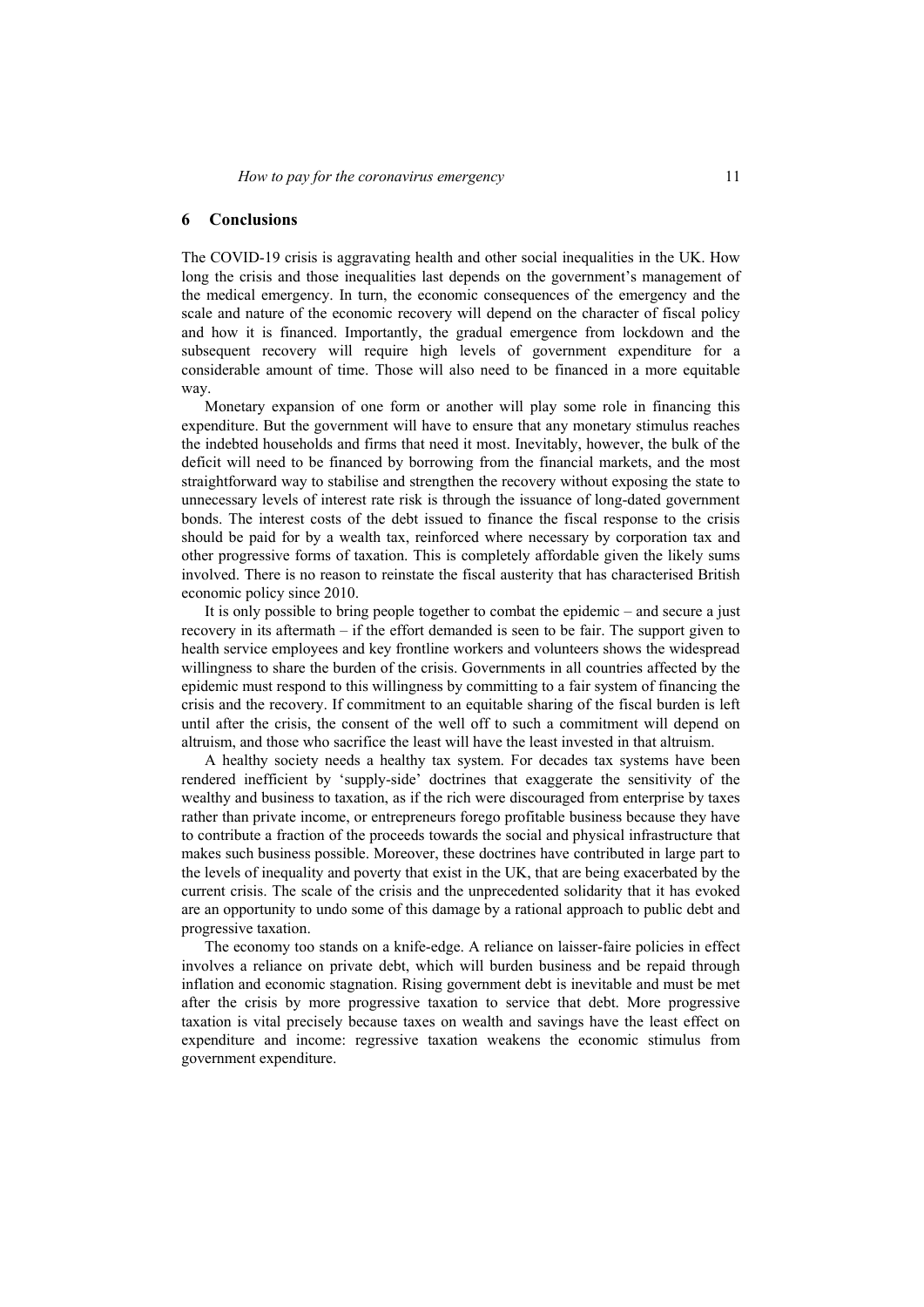Politically and economically the period after the crisis is the most dangerous for policy. If there has been too much reliance on private debt, resulting in slow recovery and inflation, siren voices on the right will blame the growth of government debt and demand reductions in government expenditure and cuts in taxes on the rich, ostensibly to prevent economic catastrophe. But there is no need to fear any rise in government debt. As long as that rise in debt is through the issue of long-term bonds that are serviced by taxes raised on wealth, it is simply a financial operation that effects the adjustment in the wealth portfolios of the rich necessary to maintain monetary and financial stability. If financed by a tax on profits, the increase in government borrowing has more or less the same effect, although the process is less direct. If we give way to the urge to reduce public debt or abandon progressive taxation, this will only reinforce slow growth and the rising inequalities that have marred economies in the 21st century. The society that survives the epidemic and grieves the human losses deserves better.

## **Acknowledgements**

We are grateful to Hanna Szymborska, Charles Goodhart, David Laidler, Noemi Levy, Jo Michell, and an anonymous referee for comments and suggestions on an earlier draft of this paper.

# **References**

- Calvert Jump, R. and Toporowski, J. (2020) 'The covid-19 bailout and its financing dilemmas', *Perspectives Institute of New Economic Thinking*, 30 June [online] https://www.ineteconomics.org/perspectives/blog/covid-19-the-financing-dilemmas.
- Kalecki, M. (1940) 'The 'mysteries' of the money market', *Bulletin of the Institute of Statistics Oxford*, Vol. 2, No. 8, pp.2–5, in J. Osiatyński (Ed.): *Collected Works of Michał Kalecki Volume VII Studies in Applied Economics 1940–1967*, The Clarendon Press, Miscellanea Oxford, 1997.
- Kalecki, M. (1943) 'The burden of the national debt', *Bulletin of the Institute of Statistics Oxford*, Vol. 5, No. 5, pp.76–80, in J. Osiatyński (Ed.) *Collected Works of Michał Kalecki Volume VII Studies in Applied Economics 1940-1967*, The Clarendon Press, Miscellanea Oxford, 1997.
- Keynes, J.M. (1940) *How to Pay for the War A Radical Plan for the Chancellor of the Exchequer*, Macmillan, London.
- Michell, J. and Toporowski, J. (2019) *Can the Bank of England Do It? The Scope and Operations of the Bank of England*, Progressive Economy Forum, London, 12 November.

#### **Notes**

- 1 Keynes, *How to Pay for the War*, 1940, p.1.
- 2 See in particular Kalecki's 'The 'mysteries' of the money market' 1940, and 'The debt burden' 1943.
- 3 The section titles are taken from those of Keynes's pamphlet. Financial aspects of this paper draw on Calvert Jump and Toporowski (2020).
- 4 https://autonomy.work/portfolio/jari/.
- 5 See e.g., https://www.cityam.com/the-long-read-the-coronavirus-loan-scheme-risks-failingthe-people-it-was-designed-to-help/.